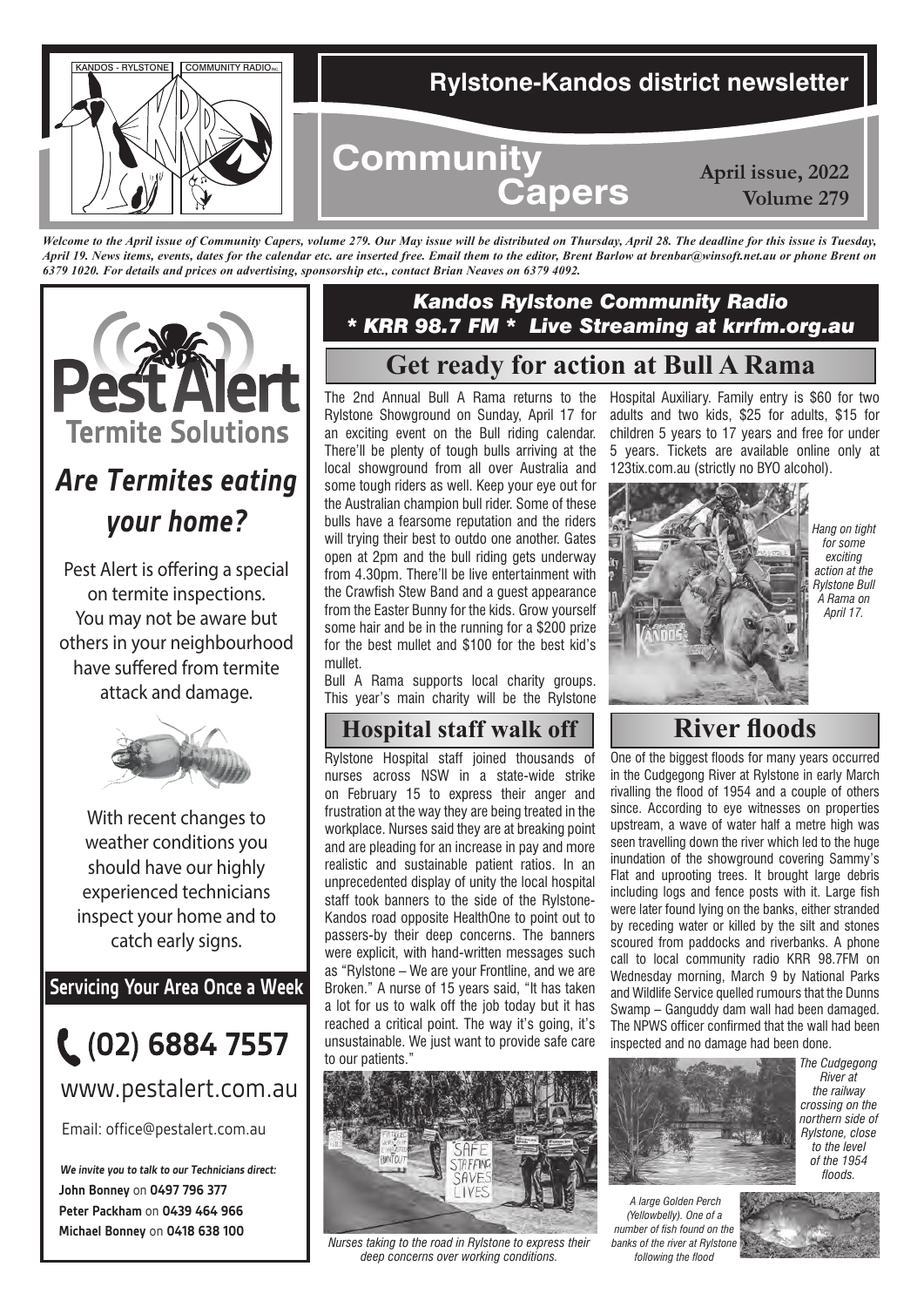### **Rylstone Kandos Show**

This year's concept for a two day show was an innovation prompted by the Charity Shield in Mudgee on the Saturday which would impact on Saturday's numbers. It certainly worked for the local show society with near record gate numbers of around 2,500 over the *Face painting is a must do for kids at the* 

President of the Show Society said they were happy with Phil said the committee met a week or so after the the outcome considering the rainy weather on the Friday evening which kept numbers down a little.

"Overall we are very proud of the show that we put on



*Stephen Evans, Steve Rose and Sam Hamilton giving some hands-on expertise on sheep judging to Kandos High School students. They also gave some pointers on cattle judging to the students.*

**Care and Transport**

Rylstone District Care and Transport is funded for Meals on Wheels, Transport and Social Support. For further information on any of the above services please contact their office on 6379 1519 or call into the office at 46 Mudgee St, Rylstone.

## **Make the move** to Elgas and **SAVE \$80.\***

- V No Contracts
- Fast & Reliable Delivery
- Australia's Largest LPG Fleet
- Simple Online Payments & Orders



**Make the Switch** Call 131 161 or visit elgas.com.au

©Elgas 2022

\*T&C'S Applies



two days and record takings at the *show. Chloe from Rylstone is showing her* lot of visitors from other regions bar on Friday night. Phil English, *cousin Huon from Mudgee her face of art.*

> show and looked at what worked well and how they can improve things for the next show.

come along."

"We're not sure yet if we'll hold the Friday night show or not next year. It was definitely a lot more work to organise and of course it was more expensive for us as well. We'll weight it all up and make the decision sometime in the future."

With good crowd numbers and perfect show weather on the Saturday, this year's show has been chalked up as a great success. The circus at Sammy's Flat was well attended and community stalls such as the CWA raffle, Kandos Public School's BBQ and the Environment Society's raffle brought in excellent funds for their groups. Phil English thanked his committee and other volunteers for their great support and issued a big thank you to sponsors who helped make the show a success. **CLEAR AND THE WAY NOTED TO BE LEAST AND RAFE** 



*The Rylstone District Environment Society were thrilled with their raffle of local produce which raised around \$440 for the group.*

#### **Bush Croquet fundraiser**

The Ferntree Gully Environmental Reserve Annual Bush Croquet Tournament is on Sunday, May 1. The event is their annual fundraiser to help with the upkeep of the roads, walking tracks, picnic area, signage, and general maintenance of the infrastructure of boardwalk and lookouts and feral animal control. Come along for a fun family day. Absolutely no experience is necessary to participate. Bush croquet differs from traditional croquet in that it's played in a paddock or in the scrub. Here you might have to negotiate your ball through a hollow log, over a wombat hole, into a stump or through bushes. The first heat starts about 9.30 am, with the final after lunch to decide the winner of a great hamper along with the soughtafter Ted Daniel's Trophy. Balls and mallets are provided. The entrance fee to play is \$10 per adult, children under 12 are free and there'll be a raffle for a ute-load of yellow box firewood drawn at the end of the day. Bring a picnic and a chair. Barbecue facilities are available. The venue is the northern part of Ferntree Gully Reserve, about 20 kms north of Rylstone along the Bylong Valley Way at the top of Growee Gulph (NOT at the picnic area). The road will be sign-posted for the day. For further enquiries, contact the FTGRLM Secretary Sue Pridmore on 6379 1184 or text on 0427 890 437.

#### *Capers info*

Community Capers is published by Kandos Rylstone Community Radio Inc. (KRR) at PO Box 99, Kandos NSW 2848. Funding has also been provided by the Mid-Western Regional Council and we acknowledge their support. Thank-you also to businesses and individuals across the region who have placed advertising or sponsored pages. Our publication could not continue without your support. Thank you everyone.

It was also really good to see a Community groups and other organisations are welcome to list their meeting times, events, dates and venues. Please send all information to the editor, Brent Barlow, 38 Mudgee Street, Rylstone, NSW 2849, or email him at brenbar@winsoft.net. au or phone on 6379 1020 - mobile 0427 791 020. For advertising or sponsorship, please contact Brian Neaves on 6379 4092.

#### **Sign restored**

Rylstone Rural Fire Service's information sign has been renovated. The screen had turned opaque with age and members decided to organise a replacement screen. Danny Jackson approached Mudgee Glass and Security Door Services with the problem and they agreed to fix it for only the cost of materials. Many thanks to the company and their prompt response. As you drive past the Rylstone Fire Shed check out the clear sign.



 *Rylstone RFS representative with Nathanial Leatherby and Josh Warby from Mudgee Glass and Security Door Services.*

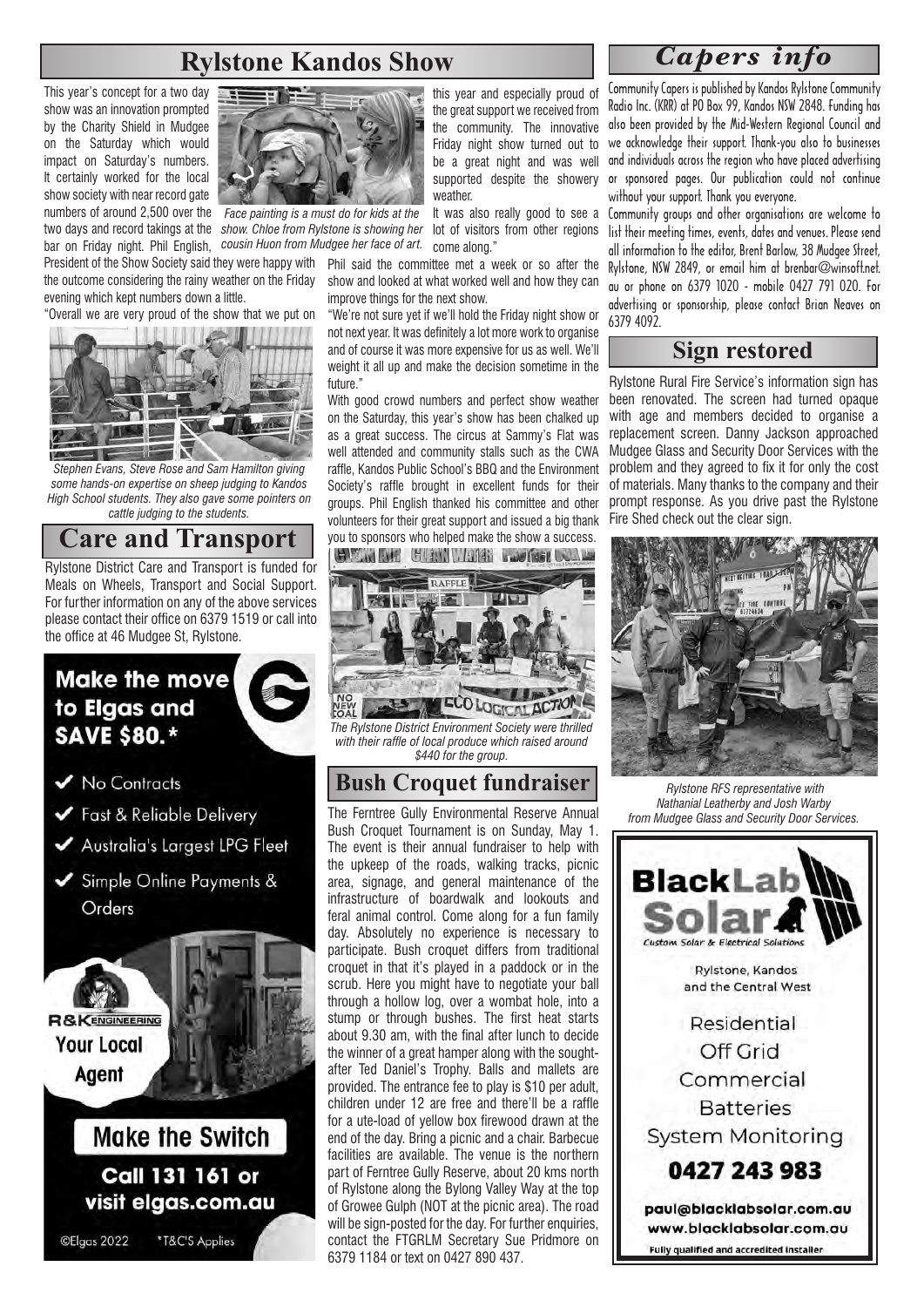St Laurence Anglican Church, Kandos celebrated 100 years on March 6 with visitors coming from many districts to join the gathering at the beautiful stone church. Reverend Matthew Brooks-Lloyd welcomed the visitors including Bishop Mark Calder. With around 80 people to squeeze inside the church, Bishop Mark took a service for all to see in the bright sunshine outside the church under shade shelters lent by the Street Feast Committee. There was live music and some joyous hymns. Gratitude and love were the order of the day for old friends, new friends, memories and a delicious luncheon. Mountain Bakery made a celebration cake and the cutting of the cake was done by Rev Canon Carla Archer, a former rector in 1997 along with Paul Wilson who was baptized in St Laurence Church, and Olive Laing (nee Potter) who sang in the church choir and whose father played the organ in St Laurence. Rose and Glen Evans put together many display boards of history, events, church development and the people who were involved in every step of the way. The Potter girls left a photo album dating back to 1935.



*Archdeacon Rev Jono Williams, The Right Rev.Bishop Mark Calder, Rev Carla Archer and Rev Matthew Brooks-Lloyd.*

#### **Business Chamber workshops**

The Rylstone Kandos Business Chamber has organised two social media workshops for local businesses. The first has already been held prior to Caper's publication in March, the second is a 'Get Google Ready Workshop' on April 13 from 6pm to 7.30pm at a venue to be advised. Cost is free to members and \$10 for non-members. An RSVP is required by email to rkccsec@gmail.com.





*Guest speaker and dynamic personality Jane Caro urges everyone to support equality.*

Stream and Rylstone CWA groups organised and hosted a fabulous luncheon at Kandos Community Hall on Tuesday, March 8 to celebrate International Women's Day and the CWA Centenary. Jane Caro, well-known social commentator, spoke to a full hall, including

Kandos, Ilford/Running

Years 10 and 12 from Kandos High School. She urged us to 'break the bias' because we are safer and better in an equal society. Other speakers included Indigenous elders, an agronomist, health worker and CWA state office bearer. A monster raffle with twenty prizes donated by



*A packed Kandos hall and interesting speakers ensured a successful luncheon at the CWA celebration.*

#### **Local artist at regional**

Kandos artist Fleur MacDonald's exhibition 'Based on a True Story' opened to much acclaim at the Bathurst Regional Art Gallery on February 11. The series of unique mixed media explores and pays homage to the traditional craft of doily making. Fleur was inspired by the story of the late Lucy Williams, a Kandos resident, famous for her needle craft skills. Lucy practiced the delicate craft of doily making from the age of seven to her 100th year and her story of quiet sustained mastery of her craft encouraged Fleur to create her own interpretations. Sarah Gurich, Director Bathurst Regional Art Gallery said it was possibly the best exhibition they have had in their Gallery Foyer Space.

Making a doily is a deceptively complex skill requiring sophisticated mathematical calculations, pattern interpretation and manual dexterity to achieve the complex pattern of the finished decorative item. Fleur was intrigued by the lack of care or interest in doilies as an art form. She has reimagined this customary practice by painting renditions of vintage doilies on found domestic wooden serving bowls, platters and trays. The regional exhibition runs until April 3.



*Fleur MacDonald's exhibition opened to much acclaim at Bathurst Regional art Gallery.*

## **Church celebrates 100 Centenary and luncheon**

local businesses was hugely popular, as well as a lucky door prize. Federal Member for Calare Andrew Gee donated a birthday cake for the centenary celebration. CWA members' thanks go to their principal sponsors, Mid-Western Regional Council and Graymont Charbon, and the many local donors, as well as the combined committee that worked so hard to make this an exceptional event.

## **Playground boost**

Lue Public School has new playground equipment which will provide fun and engaging outdoor play for all students as well as supporting students with disabilities and occupational therapy requirements. School principal, Caron McDonald said the school received enough money to buy and install the new equipment as part of a COVID-19 program by the NSW Government providing they could raise \$45,000 - 30 per cent of the overall cost themselves. The state government then contributed the remaining \$105,000.

"The installation of new play equipment at Lue Public School is the result of a nearly two-yearlong journey for our small school. We were able to raise the amount thanks to groups and businesses, the Kandos Charity Shop, constant donations from our small, but very dedicated, P&C and also residents who share their empty cans and bottles every week for our school. \$1,800 was raised last year just by recycling bottles and cans which we take to the local return and earn station in Rylstone."



*A happy day for Lue School kids following the installation of their new playground equipment.*

**The RYLSTONE CLUB Your Friendly Club** Trading Hours *Monday & Tuesday 2pm -9pm Wednesday, Thursday & Saturday 11am – till Close Friday 10am till close Sunday 11am – 6pm* Bistro open 6 days *Closed on Monday's*  Market Night *Wednesdays from 7pm*

Phone 6379 1109 **For further details**